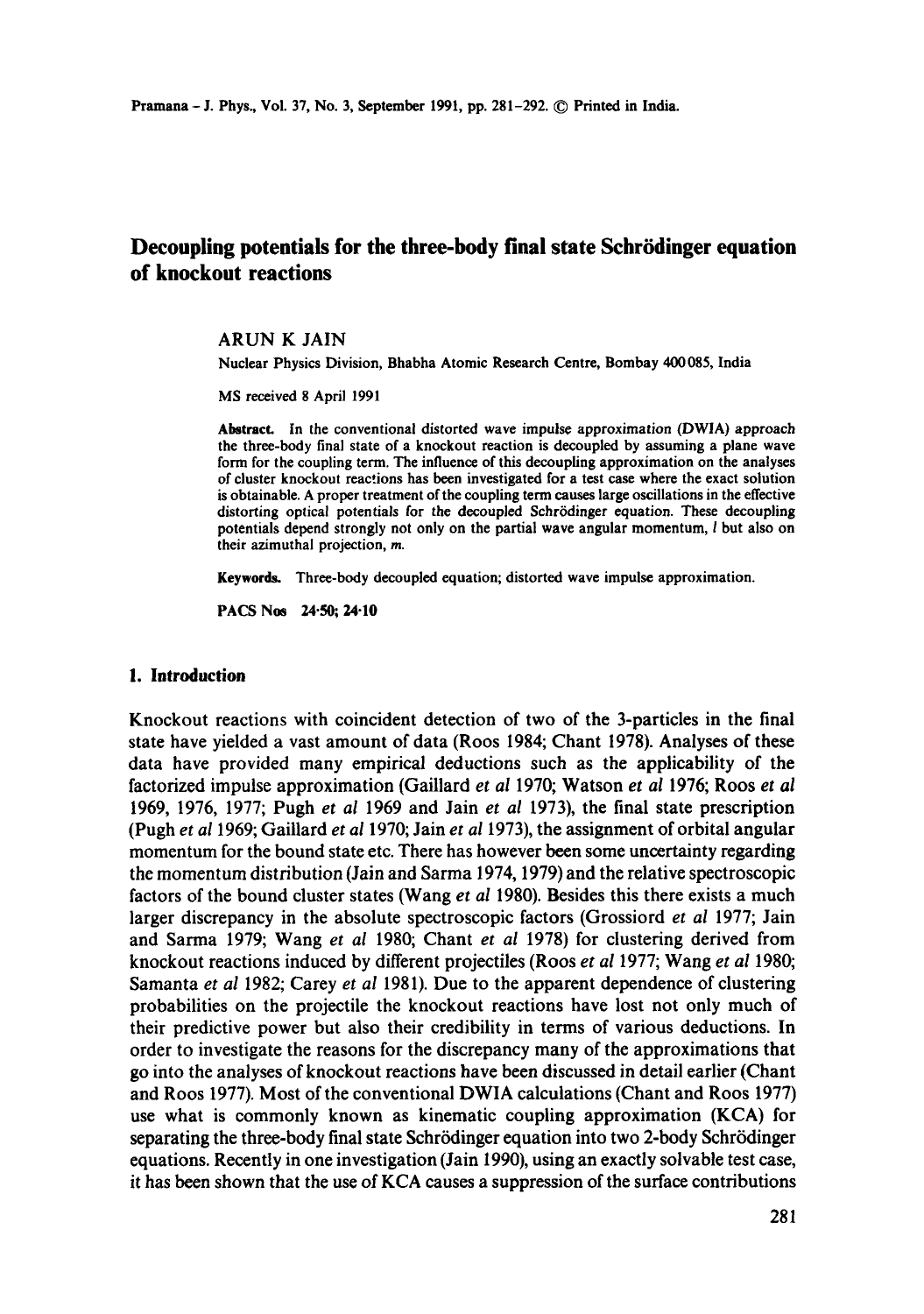to the reaction matrix exement even when weakly absorbing optical potentials are employed. The test case consists of a situation where out of the two distorting optical potentials one is absent.

It is of interest to know whether the contributions arising from the three-body coupling term can be taken care of by some modification of the distorting optical potentials. A detailed analysis of the influence and localization of the three-body coupling contributions and investigation of the nature of modifications required to effectively change the distorting optical potentials so as to reproduce the decoupled solution is the subject matter discussed in this paper. The analysis could become feasible because of the availability of the exactly solvable (Jain 1990) test case where one knows the solution of the three-body final state exactly in one particular coordinate system. This solution is much closer to the actual situation for  $(e, e'x)$ ,  $(p, pd)$ ,  $(p, pt)$ and  $(p, p\alpha)$  type of reactions where one of the three final state particles is relatively weakly interacting than for the  $(\alpha, 2\alpha)$  type of reactions. Even though the discrepancy (Samanta *et al* 1982) between the ratio of DWIA (with KCA) prediction and corresponding experimental data for the  $(p, px)$  type of reactions is one or two orders of magnitude less than that for  $(\alpha, \alpha x)$  type it has been found (Jain 1990) that in general the three-body coupling term requires particular attention. In fact it has been shown (Jain 1990) that the data on <sup>16</sup>O(p, pa)<sup>12</sup>C reaction at around 100 MeV could be explained by using the exact three-body final state test case wave functions only when one considers that not only protons but the  $\alpha$ -particles also are not strongly absorbed by the residual  $^{12}$ C nucleus. Support for the low absorption behaviour of proton, alpha and other nuclear particles by medium mass nuclei may however be sought from analysis of the behaviour of (e, *e'p)* reaction (Geesaman *et al* 1989), anomalous large angle a-scattering (Brink *et a11978;* Alam and Malik 1990) and the recent understanding of  ${}^{12}C(^{12}C, {}^{13}C)^{11}C$  reaction (Satchler 1989) through weakly attenuating optical potentials.

Under the circumstances of weak nuclear absorption the knockout reactions should have larger contributions both from the nuclear surface as well as the nuclear interior (Jain and Sarma 1979; Jain 1990). The three-body coupling term contributions to these reactions thus become all the more important and should be understood properly before drawing any conclusions from their analyses. For the test case, the three-body coupling term has been found to lead to effective local decoupling potentials which depend on orbital angular momentum,  $l$  as well as its azimuthal projections,  $m$ . These effective local decoupling potentials when used in place of conventional optical potentials in the final state Schrrdinger equation will take care of the coupling term present in the test case situation. In  $\S$ 2 formalism for the derivation of decoupling potentials from the exactly solvable test case is presented. A comparison of the resulting decoupling potentials with the input optical potentials for the 90 MeV <sup>16</sup>O( $\alpha$ , 2 $\alpha$ )<sup>12</sup>C<sub>gs</sub> reaction as an example is presented and discussed in  $\S$ 3. Conclusions are presented in §4.

## **2. Formalism**

The three-body final state Hamiltonian  $H_f$  for a knockout reaction  $A(a, a'b)B$  is (Chant and Roos 1977)

$$
H_f = H_a + H_b + H_B + T_a + T_b + T_B + V_{aB}(r_{aB}) + V_{bB}(r_{bB}).
$$
 (1)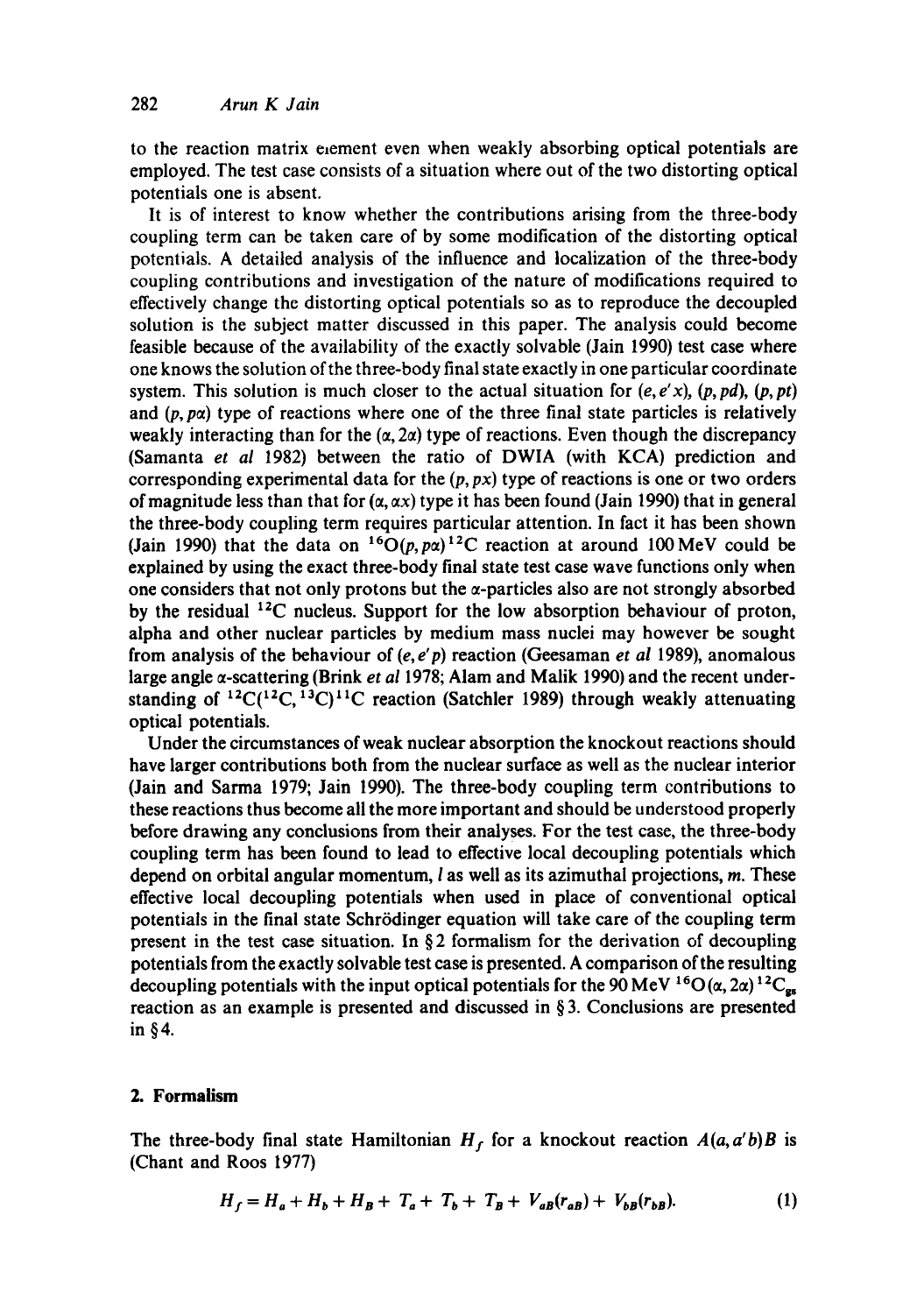

Figure 1. Relative coordinates  $r_{aB}$  and  $r_{bB}$  used for the kinematic coupling formalism and  $r_{aA}$  and  $r_{bB}$  used for the potential coupling formalism of the three-body final state treatment of *A(a, a'b)B* knockout reaction.

Where  $H_x$  and  $T_x$  are respectively the internal Hamiltonian and kinetic energy operators for the x-th particle while  $V_{ab}$  and  $V_{b}$  represent the interaction between  $a - B$  and  $b - B$  respectively which are commonly replaced by conventional distorting optical potentials. The impulse approximation takes care of the interaction  $V_{ab}(r_{ab})$ and is thus not included as part of this final state Hamiltonian. This interaction,  $V_{ab}$ forms part of a factorization approximation where the matrix element of this interaction between initial and final scattering states is taken on-shell and is subsequently expressed in terms of observed cross section (Jackson and Berggren 1965). Re-expressing the final state Hamiltonian in terms of operators conjugate to relative coordinates  $r_{aB}$  and  $r_{bB}$  (see figure 1), one gets

$$
H_f = H_a + H_b + H_B - \frac{\hbar^2}{2\mu_{aB}} \nabla_{aB}^2 - \frac{\hbar^2}{2\mu_{bB}} \nabla_{bB}^2 - \frac{\hbar^2}{m_B} \nabla_{aB} \nabla_{bB} + V_{aB}(r_{aB}) + V_{bB}(r_{bB}).
$$
\n(2)

In the conventional DWIA calculations the coupling term  $(-(\hbar^2/m_B)\nabla_{AB}\cdot\nabla_{bB})$  is approximated by its value in the plane wave limit or equivalently its asymptotic value  $(=(\hbar^2/m_B)k_{aB} \cdot k_{bB})$ . This approximation is commonly known as the kinematic coupling approximation (KCA) and as such it includes only the kinematic part of the coupling whereas the dynamical part is neglected in the Hamiltonian,  $H_f$ . This kinematic coupling approximation leads to a factorized scattering state wave function:

$$
\Psi_f^{(-)}(\mathbf{r}_{aB}, \mathbf{r}_{bB}) \cong \chi_1^{(-)}(\mathbf{k}_{aB}, \mathbf{r}_{aB}) \chi_2^{(-)}(\mathbf{k}_{bB}, \mathbf{r}_{bB}). \tag{3}
$$

When in the Hamiltonian,  $H_f$  interaction potential  $V_{a\bar{b}}(r_{a\bar{b}})$  is also not present then this solution reduces to

$$
\Psi_{fT}^{(-)}(\mathbf{r}_{aB},\mathbf{r}_{bB}) \cong \exp(i\mathbf{k}_{aB}\cdot\mathbf{r}_{aB})\chi_{2}^{(-)}(\mathbf{k}_{bB},\mathbf{r}_{bB}). \tag{4}
$$

This  $\Psi_{fT}^{(-)}(\mathbf{r}_{aB}, \mathbf{r}_{bB})$  represents our test case wave function where  $\mathbf{r}_{aB}$  and  $\mathbf{r}_{bB}$  parts got separated due to KCA. Here

$$
\mathbf{k}_{aB} = \mathbf{k}'_a - \frac{m_a}{(m_a + m_b + m_B)} \mathbf{k}_a, \quad \mathbf{k}_{bB} = \mathbf{k}_b - \frac{m_b}{(m_a + m_b + m_B)} \mathbf{k}_a,
$$
 (5)

with  $k_a$  being the incident wave vector of a and  $k'_a$ ,  $k_b$  and  $k_B$  representing the final state wave vectors of  $a$ ,  $b$  and  $B$  respectively in the laboratory frame. Now consider a coordinate system where the relative coordinates are  $r_{aA}$  and  $r_{bB}$ . The final state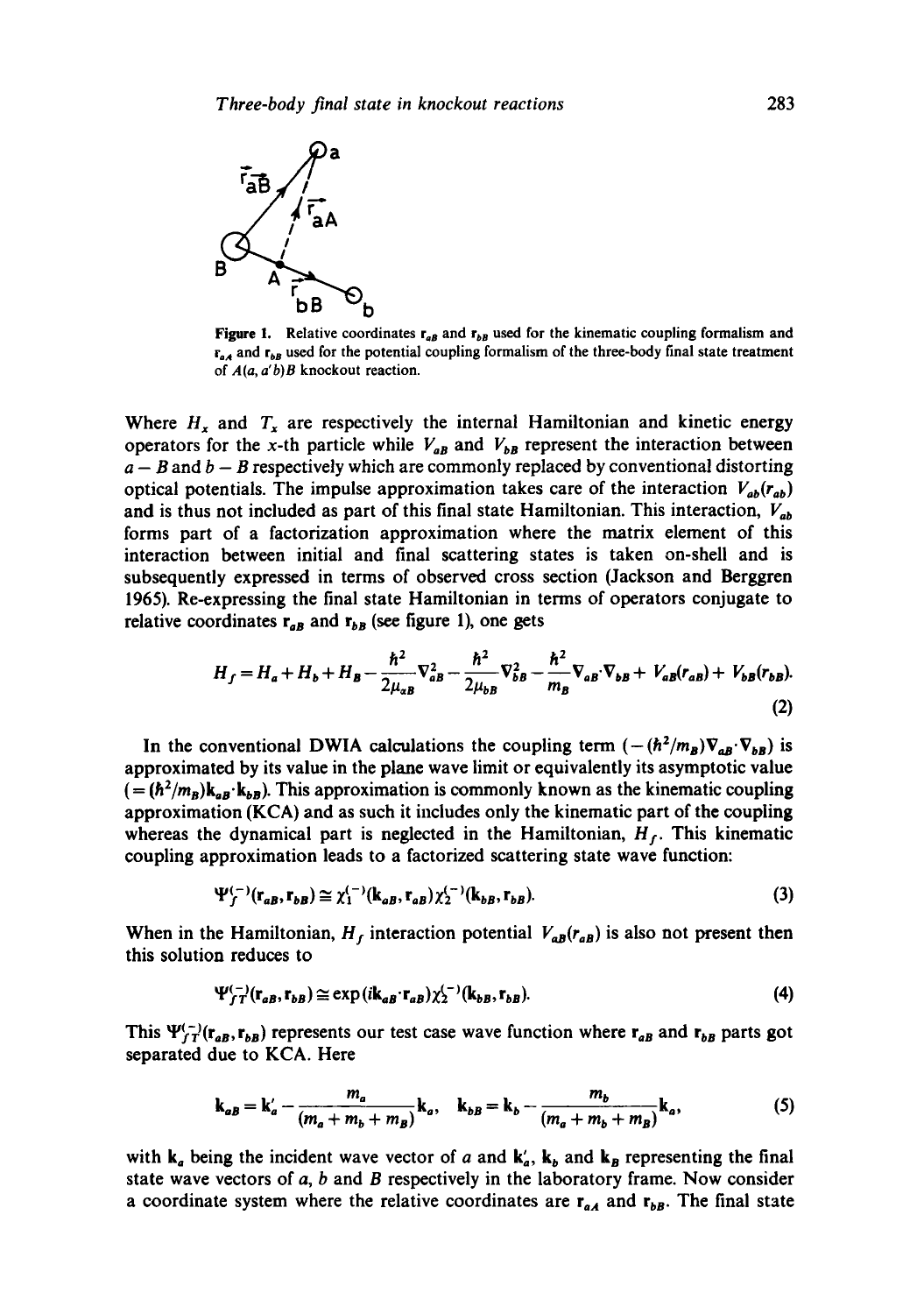Hamiltonian  $H_f$  in terms of operators conjugate to these relative coordinates is

$$
H_f = H_a + H_b + H_B - \frac{\hbar^2}{2\mu_{aA}} \nabla_{aA}^2 - \frac{\hbar^2}{2\mu_{bB}} \nabla_{bB}^2 + V_{aB}(r_{aB}) + V_{bB}(r_{bB}).
$$
 (6)

In this representation of  $H_f$  the three-body coupling arises through the interaction  $V_{aB}(r_{aB})$ . For the test case where the potential  $V_{aB}(r_{aB})$  goes to zero, the exact solution for this final state Hamiltonian, eq. (6) is

$$
\Psi_{fT}^{(-)}(\mathbf{r}_{aA}, \mathbf{r}_{bB}) = \exp(i\mathbf{k}_{aA} \cdot \mathbf{r}_{aA}) \chi_2^{(-)}(\mathbf{k}_{bB} \cdot \mathbf{r}_{bB}), \tag{7}
$$

where

$$
\mathbf{k}_{aA} = \mathbf{k}'_a - \frac{m_a}{(m_a + m_b + m_B)} \mathbf{k}_a, \quad \mathbf{k}'_{bB} = \frac{(m_B \mathbf{k}_b - m_b \mathbf{k}_B)}{(m_b + m_B)}.
$$
 (8)

since

$$
\mathbf{k}_{aA} \equiv \mathbf{k}_{aB} \quad \text{and} \quad \mathbf{r}_{aA} = \mathbf{r}_{aB} - \frac{m_b}{(m_b + m_B)} \mathbf{r}_{bB}, \tag{9}
$$

the exact test case wave function, cq. (7) can be written as:

$$
\Psi_{f\,T}^{(-)}(\mathbf{r}_{aA},\mathbf{r}_{bB})=\exp(i\mathbf{k}_{aB}\cdot\mathbf{r}_{aB})\exp\left\{-i\frac{m_b}{(m_b+m_B)}\mathbf{k}_{aB}\cdot\mathbf{r}_{bB}\right\}\chi_2^{(-)}(\mathbf{k}_{bB}',\mathbf{r}_{bB}).\tag{10}
$$

From here one gets the  $r_{bB}$  part of the final state wave function for the test case exactly as:

$$
\Psi_{2}^{(-)}(\mathbf{r}_{bB}) = \exp\left\{-i\frac{m_b}{(m_b+m_B)}\mathbf{k}_{aB}\cdot\mathbf{r}_{bB}\right\}\chi_{2}^{(-)}(\mathbf{k}'_{bB},\mathbf{r}_{bB})\tag{11}
$$

in place of  $\chi_2^{(-)}(k_{bB}, r_{bB})$  of (4) which has been obtained by using the KCA.

It is easy to verify that

$$
\mathbf{k}_{bB} \equiv \mathbf{k}'_{bB} - \frac{m_b}{(m_b + m_B)} \mathbf{k}_{aB},\tag{12}
$$

which in the plane wave limit (when both  $V_{\alpha B}$  and  $V_{\beta B}$  go to zero) leads to the same wave function from the two-coordinate representations,  $(r_{aB}, r_{bB})$  and  $(r_{aA}, r_{bB})$ . It is evident now that when  $m_B \gg m_b$  the exact test case wave function  $\Psi_2^{(-)}(\mathbf{r}_{b})$  will practically tend to the corresponding KCA wave function  $\chi_2^{(-)}(k_{bB}, r_{bB})$  which is what one would anticipate because the coupling term contributions are small when *ms*  becomes large. Similarly when the other potential,  $V_{b}(\mathbf{r}_{b})$  also becomes small the KCA final state wave function,  $\Psi_{fT}^{(-)}(r_{aB}, r_{bB})$  of (4) goes over to the exact wave function  $\Psi_{fT}^{(-)}(\mathbf{r}_{aA},\mathbf{r}_{bB})$  of (10) because of the identity eqs (8) and (12).

For comprehending the implications of the KCA, which is routinely employed for analyses of knockout reactions, a comparison of the  $r_{bB}$  part of the test case wave functions of(4) and (I0) alone does not provide much insight. This insight is provided when we consider the  $r_{bB}$  parts of the wave functions of (4) and (10) as solutions of following equation:

$$
\left[ -\frac{\hbar^2}{2\mu_{bB}} \nabla_{bB}^2 + V_{\rm eff}(\mathbf{r}_{bB}) \right] \Psi_2^{(-)}(\mathbf{r}_{bB}) = E_{bB} \Psi_2^{(-)}(\mathbf{r}_{bB}). \tag{13}
$$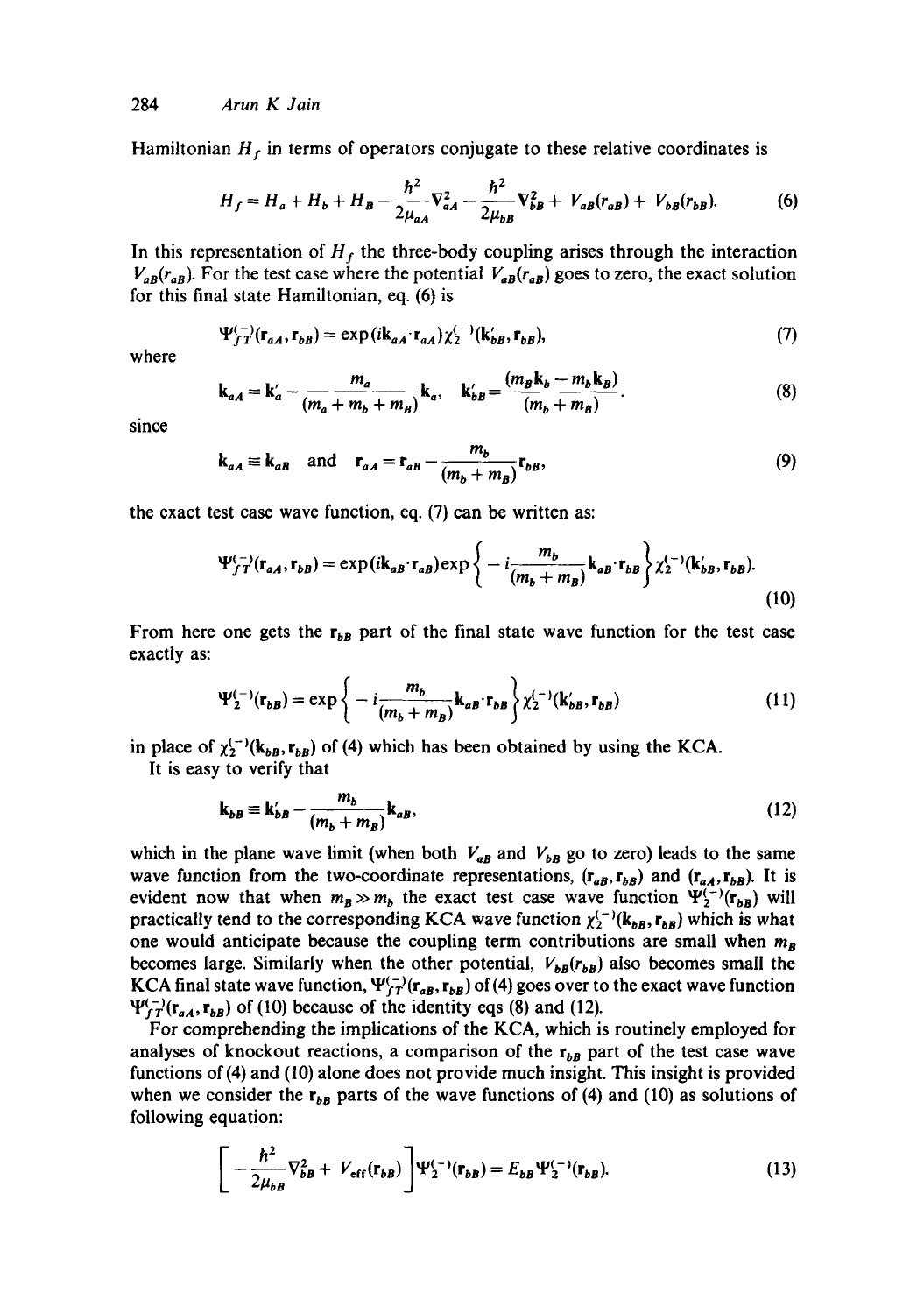One sees that when  $V_{eff}(\mathbf{r}_{bB}) \Rightarrow V_{bB}(r_{bB})$  in (13) the KCA solution,  $\chi_2^{(-)}(\mathbf{k}_{bB}, \mathbf{r}_{bB})$  of (4) is obtained. A condition can be found for  $V_{eff}(\mathbf{r}_{bB})$  such that the  $\mathbf{r}_{bB}$  component of the test case wave function,  $\Psi_2^{(-)}(\mathbf{r}_{bB})$  of (11) is a solution of (13).

Abbreviating  $\{(m_b/(m_b + m_B))\}$  as  $\varepsilon$  and expanding  $exp(-i\varepsilon k_{AB} \cdot r_{bB})$  and  $\chi_2^{(-)}(k_{BB}', r_{bB})$ in terms of partial waves one gets (11) as:

$$
\Psi_{2}^{(-)}(\mathbf{r}_{bB}) = (4\pi)^{2} \sum_{l_{1}} i^{-l_{1}} j_{l_{1}} (\varepsilon k_{aB} r_{bB}) \sum_{m_{1}} Y_{l_{1}m_{1}}(f_{bB}) Y_{l_{1}m_{1}}^{*}(\hat{k}_{aB})
$$

$$
\times \sum_{l_{2}} i^{l_{2}} \frac{f_{l_{2}}(k_{bB}' r_{bB})}{k_{bB}' r_{bB}} \sum_{m_{2}} Y_{l_{2}m_{2}}(f_{bB}) Y_{l_{2}m_{2}}^{*}(\hat{k}_{bB}). \tag{14}
$$

Combining the spherical harmonics  $Y_{i_1m_1}(r_{bB})$  and  $Y_{i_2m_2}(r_{bB})$  into  $Y_{im}(r_{bB})$  and comparing its coefficients with that corresponding to  $Y_{lm}(f_{bB})$  in the following

$$
\Psi_{2}^{(-)}(\mathbf{r}_{bB}) = 4\pi \sum_{l,m} i \frac{f_{lm}(k_{bB}r_{bB})}{k_{bB}r_{bB}} Y_{lm}(\hat{r}_{bB}) Y_{lm}^{*}(\hat{k}_{bB}), \qquad (15)
$$

one sees that

$$
\frac{f_{lm}(k_{bB}r_{bB})}{(k_{bB}r_{bB})} = \sum_{l_1l_2} G(l_1, l_2, l, m; \hat{k}_{aB}, \hat{k}_{bB}) j_{l_1} (\varepsilon k_{aB}r_{bB}) \frac{f_{l_2}(k'_{bB}r_{bB})}{(k'_{bB}r_{bB})}
$$
(16)

where

$$
G(l_1, l_2, l, m; \hat{k}_{aB}, \hat{k}_{bB}) = i^{l_2 - l_1 - l} \left( \frac{4\pi (2l_1 + 1)(2l_2 + 1)}{(2l_1 + 1)} \right)^{1/2} C(l_1, l_2, l; 0, 0)
$$

$$
\times \sum_{m_1} C(l_1, l_2, l; m_1, (m - m_1)) Y_{l_1 m_1}^*(\hat{k}_{aB}) Y_{l_2 (m - m_1)}^*(\hat{k}_{bB}). \tag{17}
$$

The function  $f_{lm}(k_{b}r_{b})$  of (16) satisfies the following radial equation:

$$
\left(\frac{d^2}{dR^2} - \frac{l(l+1)}{R^2} - \frac{2\mu_{bB}}{\hbar^2} V_{\text{eff}}^{l,m}(R) + k_{bB}^2\right) f_{lm}(k_{bB}R) = 0. \tag{18}
$$

Knowledge of  $f_{lm}(k_{b}R)$  from (16) for various kinematic conditions (so that  $k_{a}$  and  $k_{bB}$  are known) leads to effective local decoupling potentials,  $V_{\text{eff}}^{lm}(R)$  which give exact decoupled final state for the test case. These effective local decoupling potentials depend on the input optical potential,  $V_{bR}(R)$  in the outgoing channel. Properties of the effective decoupling potentials for various input potentials as well as for different kinematic conditions are discussed in the next section.

#### **3. Decoupling potentials, results and discussion**

The solution of eq. (18),  $f_{lm}(k_{bB}r_{bB})$  which incorporates the proper decoupling potentials,  $V_{\text{eff}}^{l,m}(r_{b})$  describes the  $r_{b}$  component of the three-body final state for the test case (where the  $a - B$  channel potential,  $V_{a}(\mathbf{r}_{a})$  is zero). When the  $b - B$  channel potential is also zero then. as expected, it has been found that the corresponding decoupling potentials,  $V_{\text{eff}}^{l,m}(r_{bB})$  go to zero and the solution of (18),  $f_{lm}(k_{bB}r_{bB})/(k_{bB}r_{bB})$ becomes independent of the m-quantum number and transforms to corresponding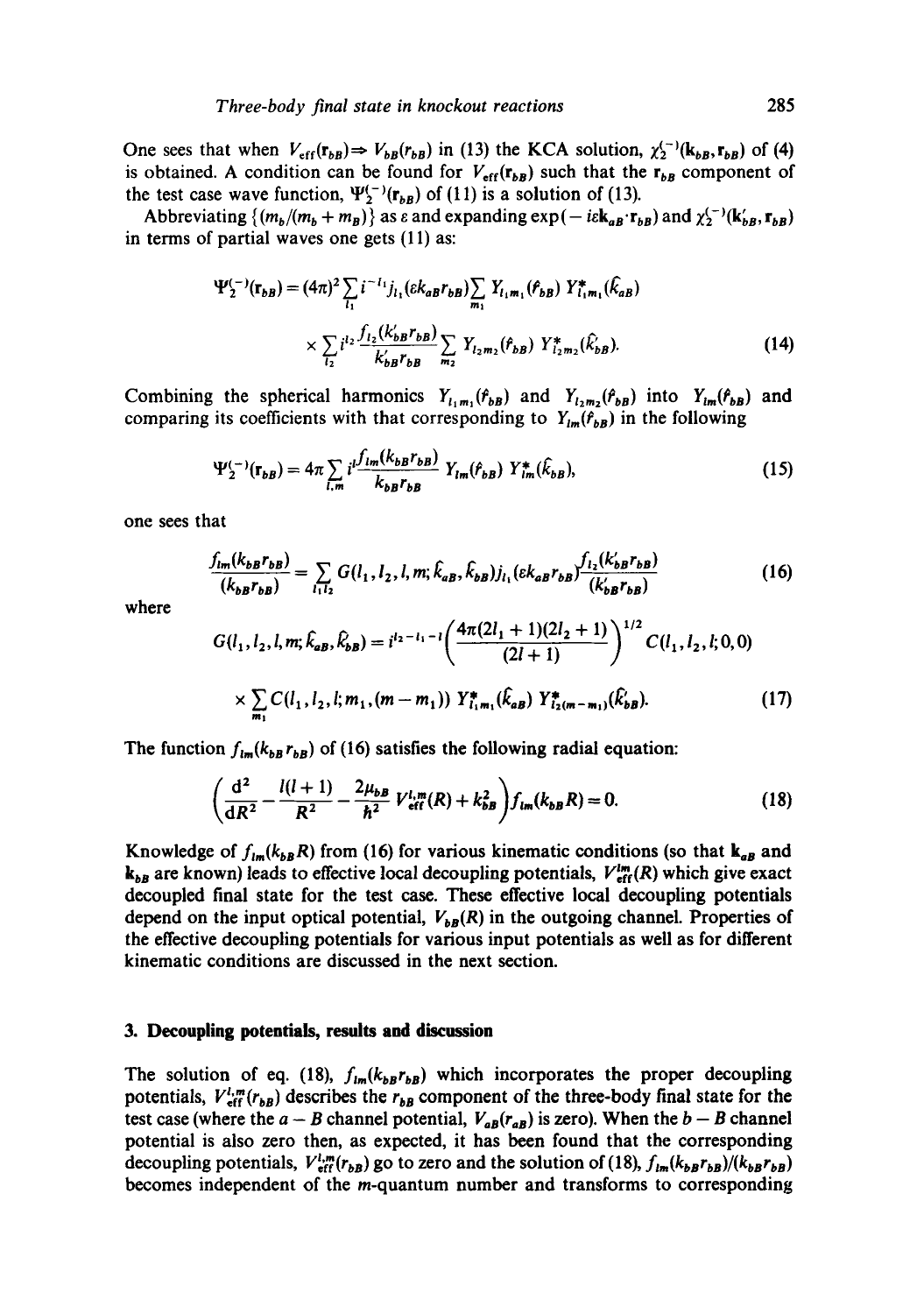

Figure 2. Overlap function,  $OF(R)$  vs. intercluster  $(\alpha - ^{12}C)$  separation, R for 90 MeV kinematics of <sup>16</sup>O( $\alpha$ , 2 $\alpha$ )<sup>12</sup>C<sub>es</sub> reaction for zero recoil momentum position,  $E_{\alpha 1} = 41.423$  MeV using only the real part of the  $\alpha - {}^{12}C$  optical potential and no imaginary component, (a) real part and (b) imaginary part.

spherical Bessel function  $j_l(k_{bB}r_{bB})$ . For calculating effective decoupling potentials,  $V^{l,m}_{\text{eff}}(R)$  from (16) and (17) sums over  $l_1$ ,  $l_2$  and  $m_1$  are to be performed. In order to perform calculations one is required to restrict the sum to finite values of  $l_1$  and  $l_2$ which contribute significantly (for the calculations presented as example of 90 MeV  $^{16}O(\alpha, 2\alpha)^{12}C_{gs}$  reaction here the maximum values have been restricted to 22 for each of them). Decoupling potentials have been evaluated for l-values between 0 and 10. Due to the use of limited values of  $l_1$  and  $l_2$  inaccuracies are expected to occur in the calculated values of  $V_{\text{eff}}^{l,m}(R)$  for large R's where larger  $l_1$ 's and  $l_2$ 's predominantly contribute. Behaviour of the overlap functions seen here in figure 2 (and also in Jain 1990), a comparison of the exact and kinematic coupling approximation results shows that the two differ significantly even at larger R's ( $R \ge 3$  fm). This indicates that the  $V_{\text{eff}}^{l,m}(R)$  should be much different from the input  $V_{bB}(R)$  even for larger *i*'s. At smaller R's however, amplitudes of the wave functions corresponding to larger partial waves are small and have larger inaccuracies leading to inaccurate  $V_{\text{eff}}(R)$  at these small R's. Decoupling potentials, however, are expected to be reasonably accurate at intermediate R-values.

The 90 MeV <sup>16</sup>O( $\alpha$ , 2 $\alpha$ )<sup>12</sup>C<sub>gs</sub> reaction serves as an example to investigate the general behaviour of the decoupling potentials. A comparison of the KCA and the exact treatment of the three-body coupling term for this example is seen in figures 2 and 3 for the overlap function and cross section respectively (see Jain 1990). It is evident that the conventional use of  $V_{bB}(R)$  of the KCA in place of  $V_{\text{eff}}^{l,m}(R)$  of the exact treatment makes a dramatic difference. For some representative *l*-values ( $l = 0, 3$  and 6) and corresponding permissible *m*-values  $V_{\text{eff}}^{l,m}(R)$  values are plotted as a function of R in figures 4-6 where the imaginary part of the input potential is taken as zero. One of the striking features observed in these plots is sharp peaks and dips in the  $V_{\text{eff}}^{\text{I}}(R)$ as a function of R. Besides this different m-values are seen to have differences in spikes and dips in these plots in contrast to the smooth behaviour of the input optical potential,  $V_{\alpha-12c}(R)$ . Even when the input optical potential is purely real the  $V_{\text{eff}}^{l,m}(R)$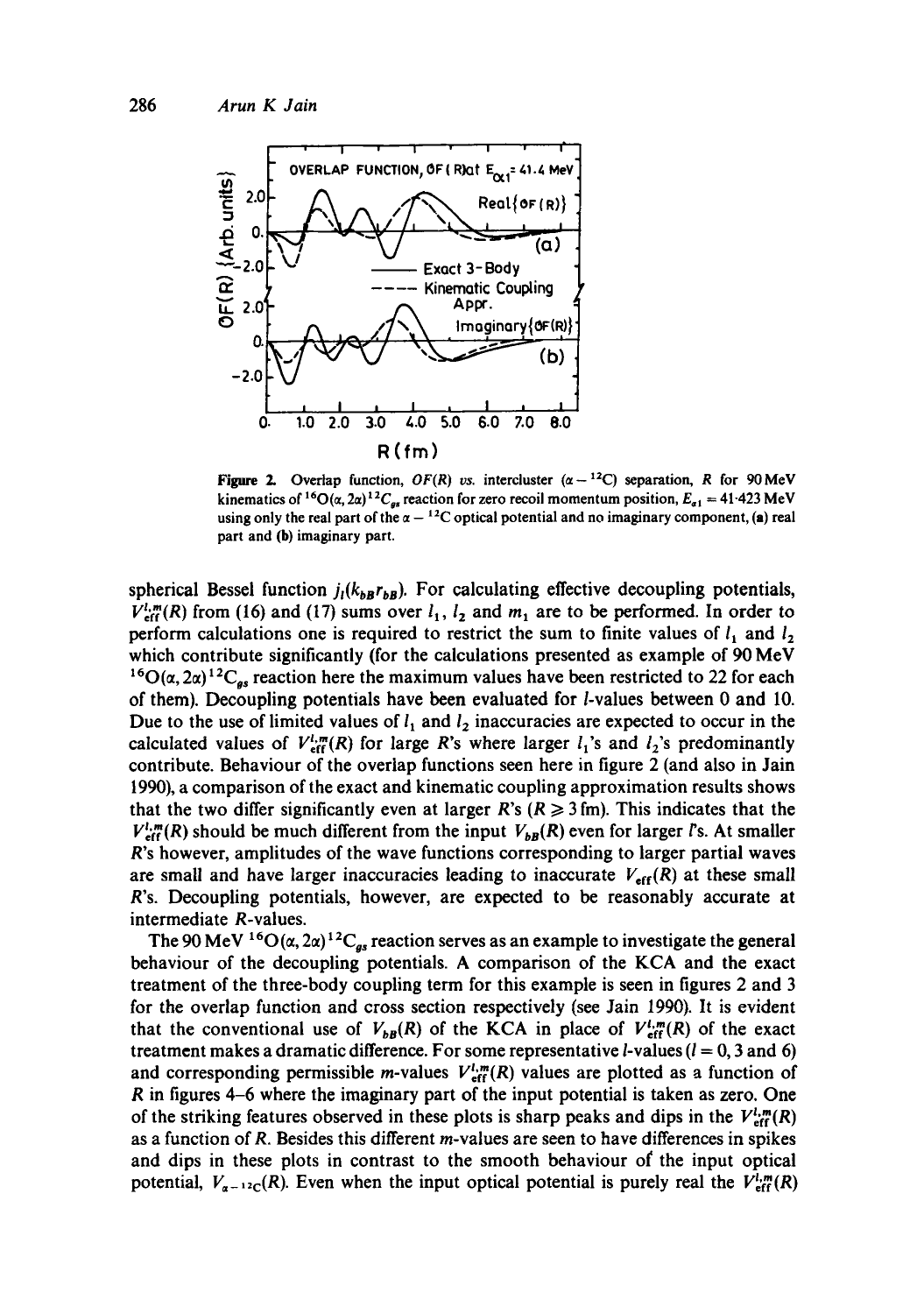

Figure 3. Calculated energy sharing distribution for 90 MeV <sup>16</sup>O( $\alpha$ , 2 $\alpha$ ) reaction kinematics for the test case when  $V_{\alpha1-12C}$  optical potential is taken as zero for the final state and all imaginary components are neglected,  $(\rightarrow \rightarrow)$  exact three body coupling, and  $(--)$ conventional KCA.



Figure 4. Comparison of the decoupling potentials,  $V_{\text{eff}}^{1,m}(R)$  with the corresponding input optical potential,  $V_{\text{opt}}(R)$  when  $l = 0$  for the 90 MeV <sup>16</sup>O( $\alpha$ ,  $2\alpha$ )<sup>12</sup>C<sub>gs</sub> reaction at  $E_{\alpha 1}$  (energy of the outgoing  $\alpha$  which is not interacting with the residual <sup>12</sup>C nucleus) = 41.4 MeV when the imaginary part of  $V_{opt}(R)$  is taken to be zero.

has been found to have substantial imaginary component. The spikes and dips in the  $V_{\text{eff}}^{l,m}(R)$  are seen to oscillate around the average input optical potential,  $V_{\alpha-12c}(R)$ . The imaginary component of  $V_{\text{eff}}^{l,m}(R)$  itself has large variations from positive to negative and vice versa indicating a corresponding redistribution (enhancement or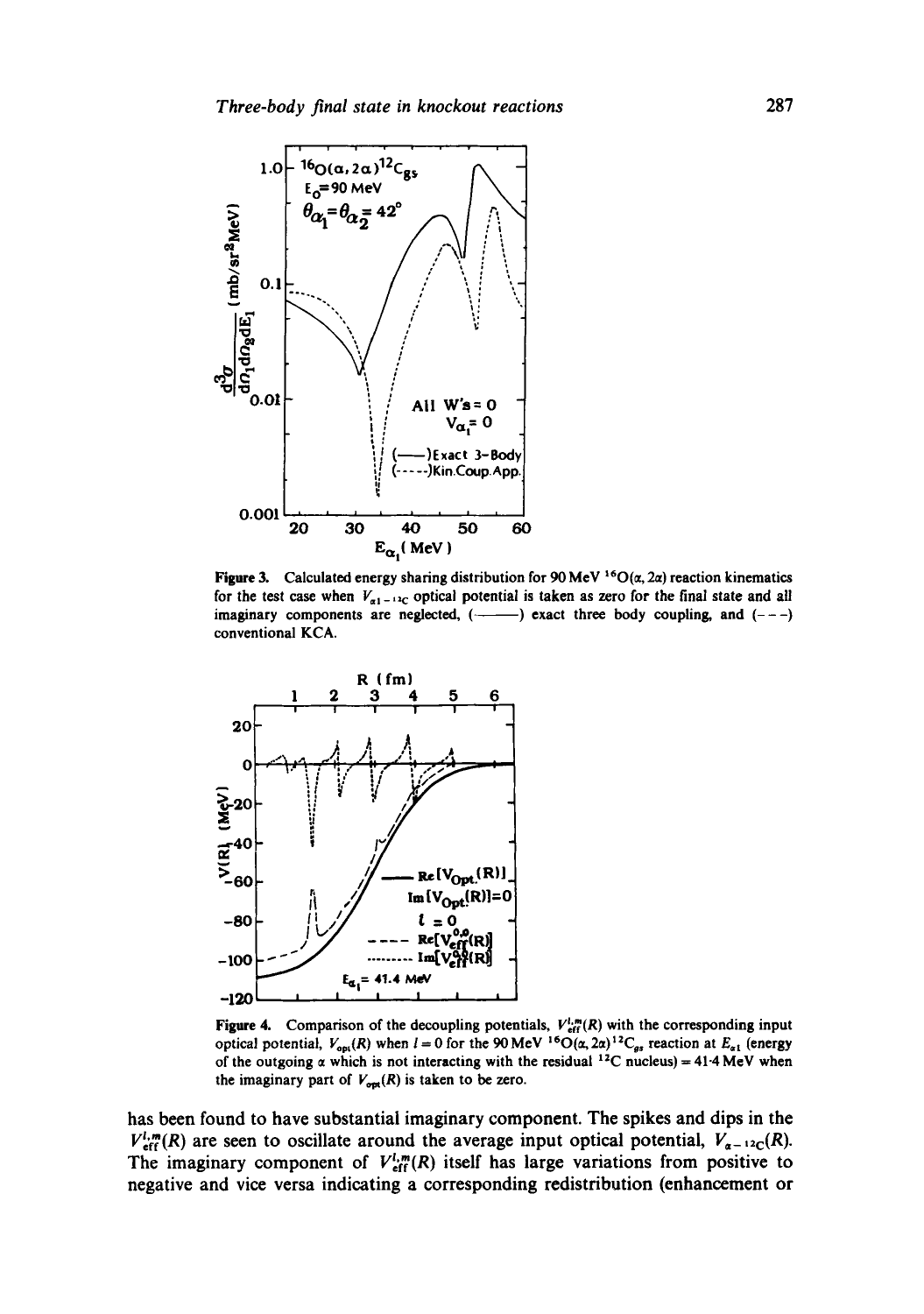

Figure 5. Same as for figure 4 except that here it is for  $l = 3$  (a) imaginary part of the potential and, (h) real part of the potential.

attenuation) of the wave function. Enhancement of  $OF(R)$  in figure 2 for values of R in the range  $\approx 1.5$  to  $\approx 3.5$  fm arises because the partial waves peaking in this zone are enhanced due to the effective decoupling potentials.

Large differences between  $V_{\text{eff}}^{l,m}(R)$  and  $V_{bB}(R)$  indicate that the effect of the coupling term is large and peaks in the surface region of the nucleus. The form of  $V_{\text{eff}}^{l,m}(R)$  as a function of R changes as the energy in this channel is changed. This can be seen when the effective decoupling potentials for  $l = 0$ , shown in figures 7 and 4 at energies,  $E_{a1} = 51.5$  and 41.4 MeV respectively are compared with each other. The wide ranging oscillations in  $V_{\text{eff}}^{l,m}(R)$  arise mainly because the zeros of the double derivative of  $f_{lm}(k_{b}R)$  do not coincide with the zeros of itself. Due to this reason the dramatic variations in the effective decoupling potentials observed in this representative example do not seem to be obtainable through any general law or systematics.

Behaviour of the effective decoupling potentials,  $V_{\text{eff}}^{l,m}(R)$  for a case when the usual complex input optical potential is used can be observed in figures 8 and 9 for  $l = 3$ and 6 respectively at  $E_{\alpha 1} = 41.4 \text{ MeV}$ . These  $V_{\text{eff}}^{l,m}(R)$  are seen to have less strong oscillations for lower partial waves but they become strong for larger *l*-values. It is our endeavour to see if the decoupled wave functions or the effective decoupling potentials can be made use of in analysing the existing knockout reaction data and hence explain the orders of magnitude discrepancies in understanding the  $(\alpha, \alpha x)$  type of reactions.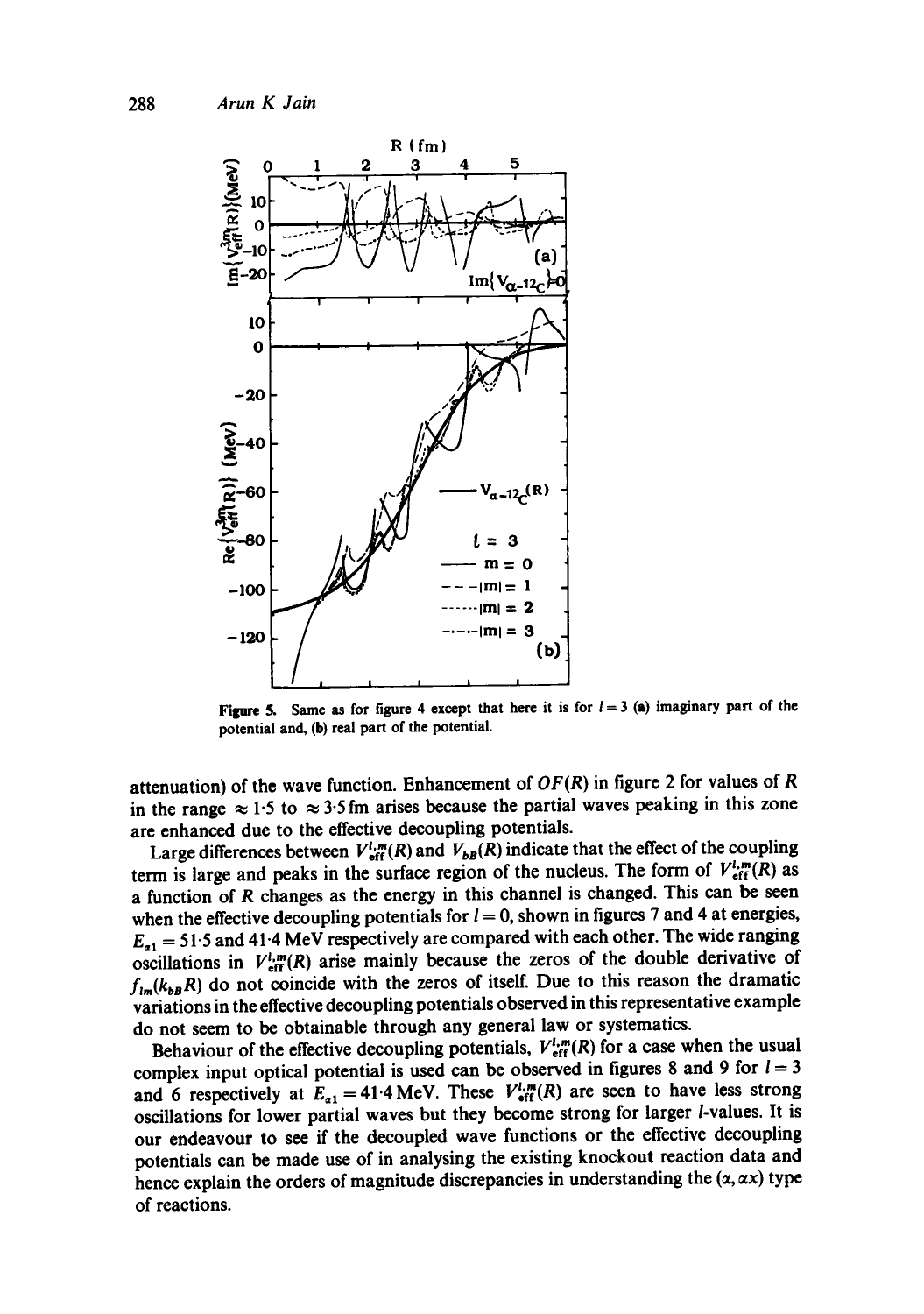

Figure 6. Same as figure 4 except that it is for  $l = 6$ , (a) imaginary part of the potential and, (b) real part of the potential.

## **4. Conclusions**

Through the effective decoupling potentials obtained from the test case situation one can exactly simulate the contributions arising from the three-body coupling term. Generally these effective decoupling potentials,  $V_{\text{eff}}^{l,m}(R)$  are seen to have strong oscillations as a function of R. The behaviour of these effective decoupling potentials also changes dramatically not only with the change of *l*-value but also with its z-projection, m. Enhancement of the knockout reaction cross-section is seen to be large from the surface region of the nucleus only when the attenuation due to the imaginary component of the optical potential is weak. This observation increases the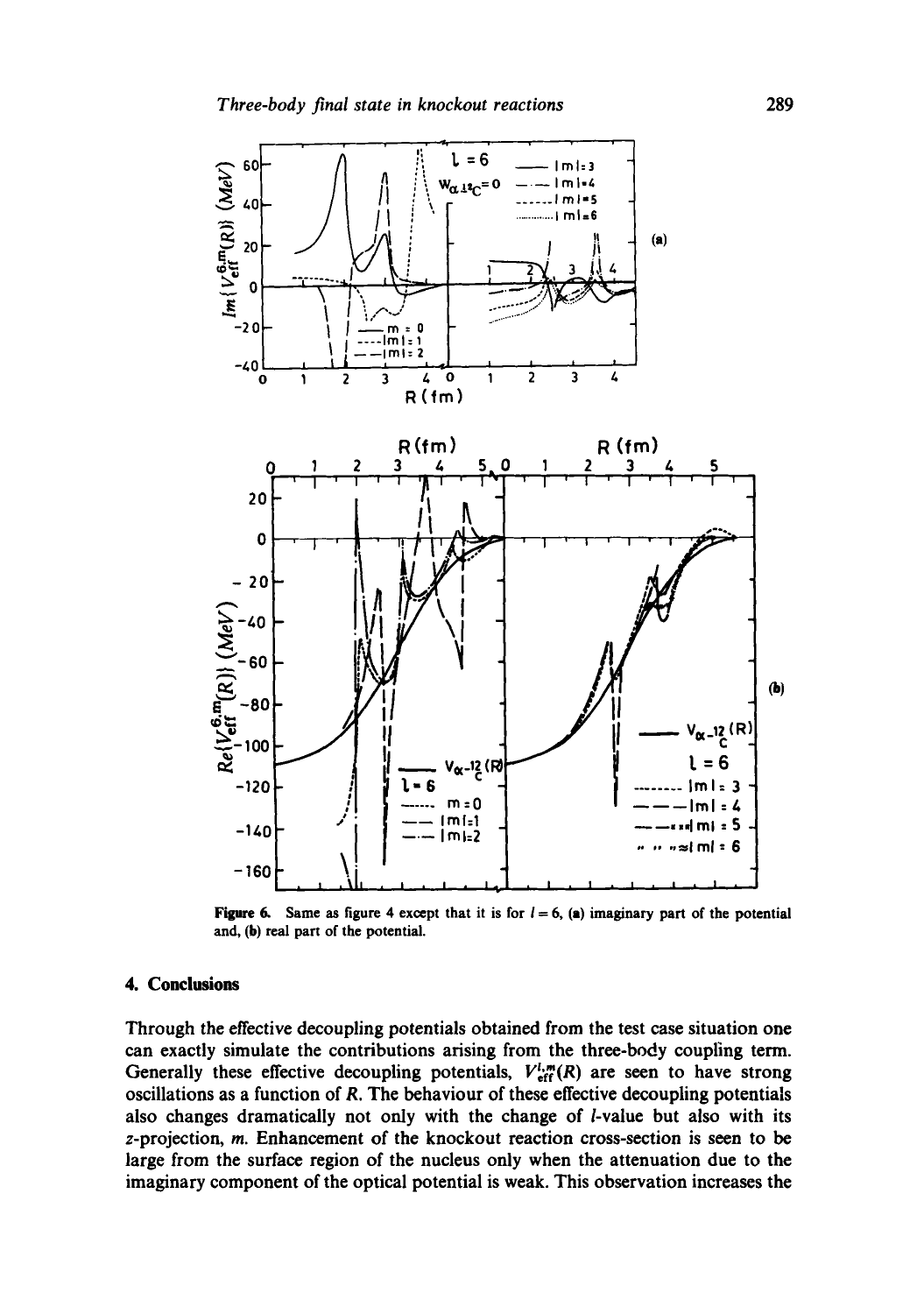

Figure 7. Same as for figure 4 except that here it is for  $E_{a1} = 51.5 \text{ MeV}$ .



Figure 8. for  $l=3$ . Same as for figure 4 except that here it is for complex input optical potential and

importance of the three-body coupling term particularly when validity of recently obtained weakly attenuating optical potentials (Geesaman *et al* 1989; Brink *et ai*  1978; Alam and Malik 1990; Satchler 1989) is to be believed strongly. The present understanding (Jain and Sarma 1979; Jain 1990) of the knockout reactions in terms of DWIA tends to support the use of weakly attenuating optical potentials. Use of decoupled test case wave functions or the corresponding effective decoupling potentials for the analyses of  $(\alpha, \alpha x)$  reactions is yet to be worked out.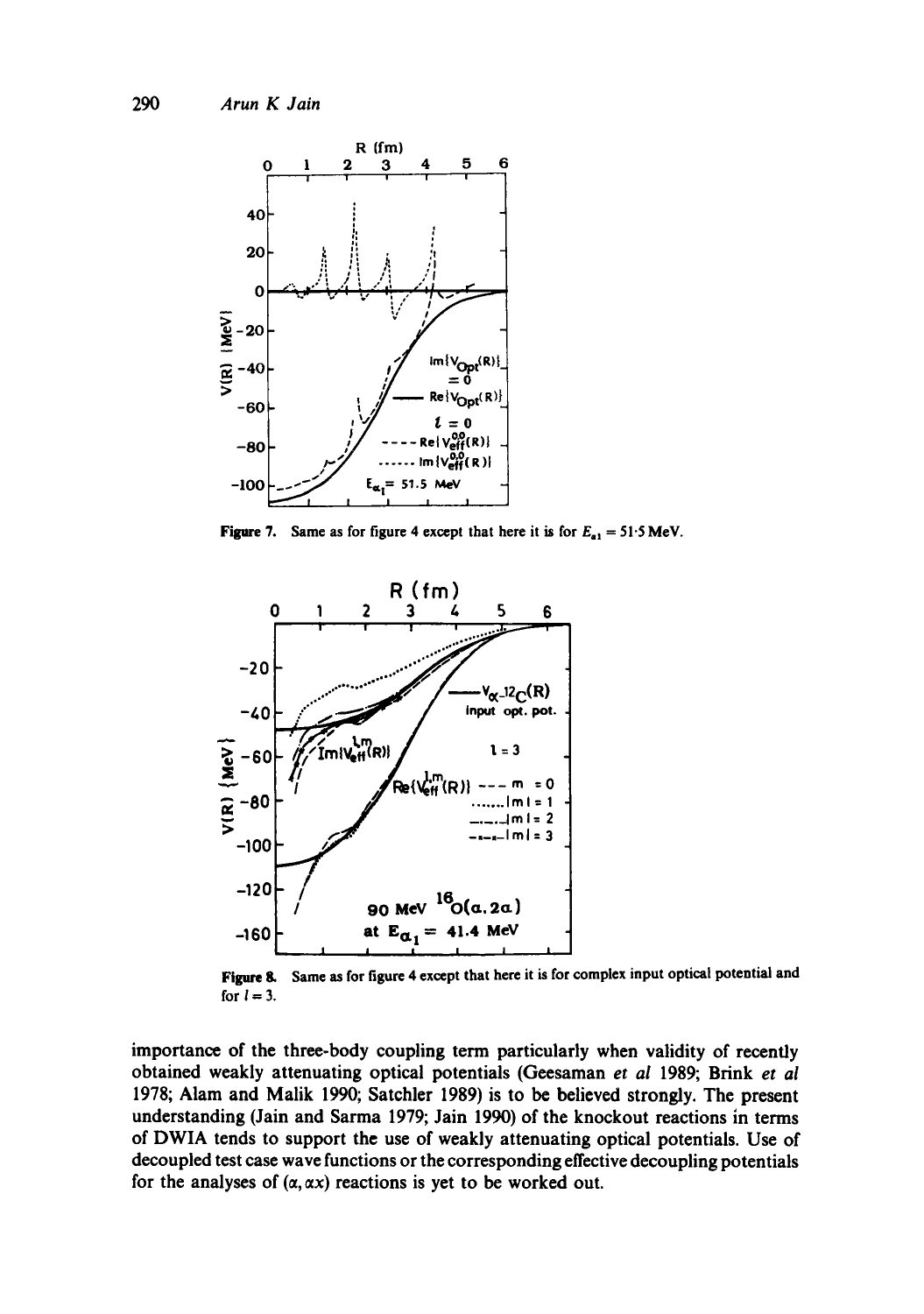

Figure 9. Same as for figure 4 except that here it is for complex input optical potential as also for figure 8 but for  $l = 6$ , (a) imaginary part of the potential and, (b) real part of the potential.

## **Acknowledgements**

The author would like to thank Dr N Sarma for helpful discussions and critical reading of the manuscript on this work and Dr Amit Roy for computational support during various stages of development of the formalism and computer program.

## **References**

Alam M M and Malik F B 1990 *Phys. Lett.* B237 14 Brink D M, Grabowski J and Vogt E 1978 *Nucl. Phys. A309* 359